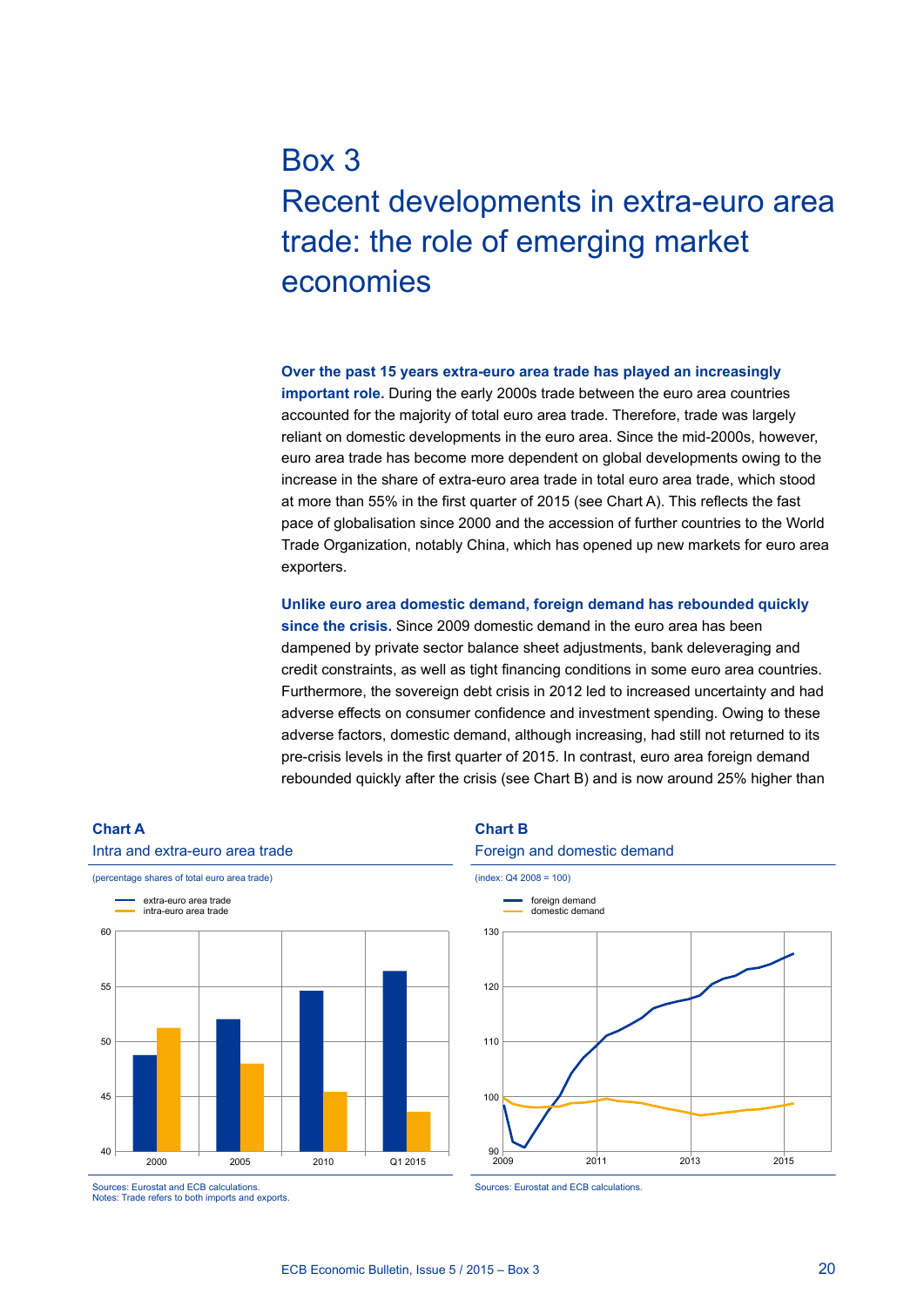## **Chart C**

### Exports to emerging economies



Sources: International Monetary Fund (Direction of Trade Statistics) and ECB calculations.

the level recorded at the end of 2008. However, the rate of increase in euro area foreign demand has moderated somewhat since early 2011, in line with slower global trade growth.

**Euro area exports to emerging economies have been steadily increasing.** Extra-euro area exports are to a large extent destined to advanced economies in the European Union or to other European countries. In addition, around 14% of extra-euro area trade is with the United States. Over time the share of emerging economies in total euro area exports has steadily increased, rising from 16% in 2000 to just above 25% in 2011 (see Chart C). Since then this share has been broadly stable at around 26%. Among the emerging market economies, China is the main destination of extra-euro area exports, followed by Russia and Turkey.

## **The share in euro area exports of the five main trading partners among the emerging economies is around 10%.** Thus, at the euro area and individual

country levels, exposure to the export markets of the five most important trading partners among the group of emerging economies (China, Russia, Turkey, Brazil and India) is non-negligible (see Chart D). This is particularly the case for the Baltic countries, Finland and Greece. For the Baltic countries and Finland, trade with Russia constitutes around 10% of their total exports. In the case of Greece, exports to Turkey account for 13% of total exports. For these economies, a further slowdown affecting some of their main emerging market trading partners could reduce exports





Sources: International Monetary Fund (Direction of Trade Statistics) and ECB calculations.